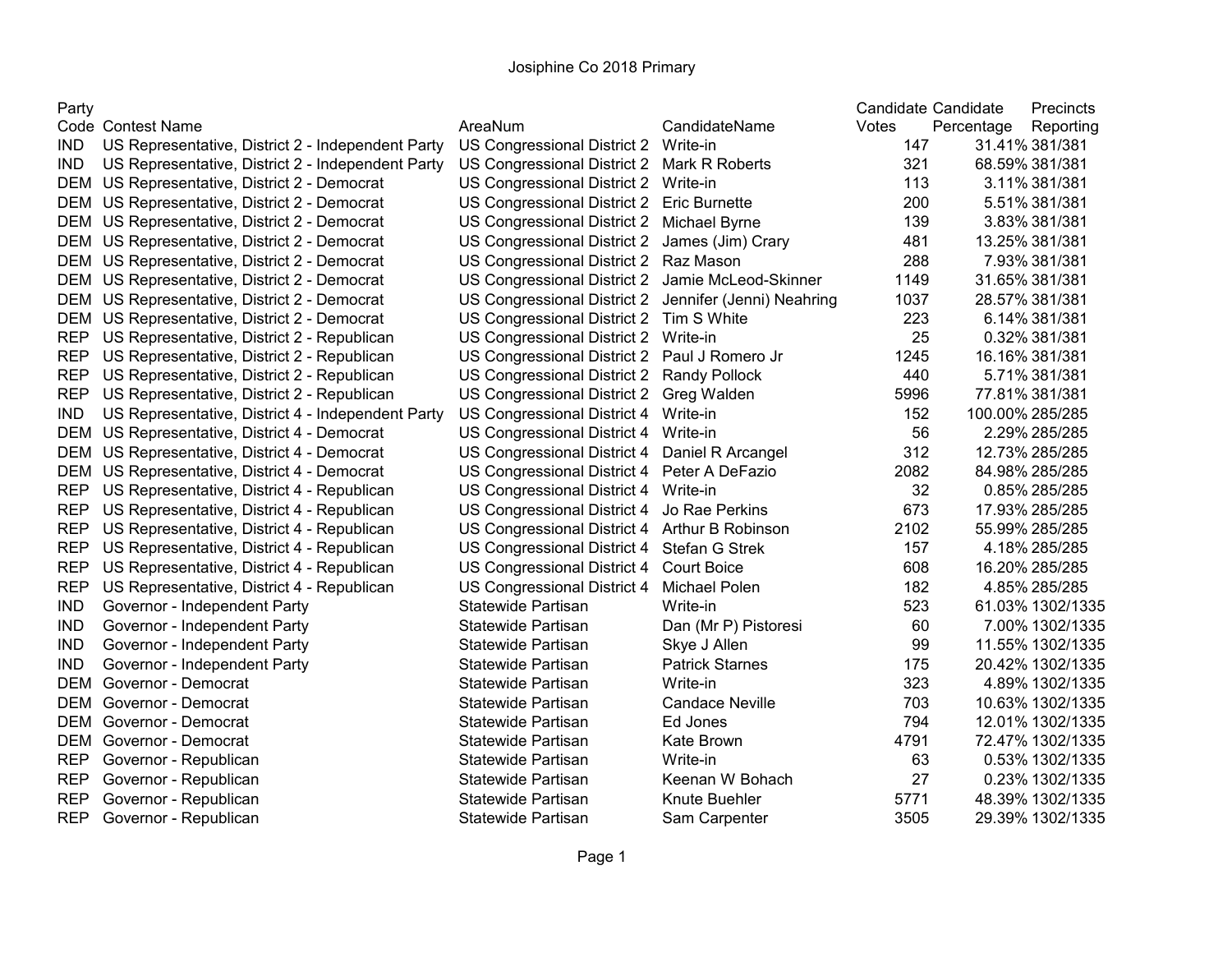| <b>REP</b> | Governor - Republican                                                       | Statewide Partisan    | <b>Bruce Cuff</b>      | 139   | 1.17% 1302/1335  |
|------------|-----------------------------------------------------------------------------|-----------------------|------------------------|-------|------------------|
| <b>REP</b> | Governor - Republican                                                       | Statewide Partisan    | Jonathan I Edwards III | 38    | 0.32% 1302/1335  |
| <b>REP</b> | Governor - Republican                                                       | Statewide Partisan    | Jeff Smith             | 148   | 1.24% 1302/1335  |
| <b>REP</b> | Governor - Republican                                                       | Statewide Partisan    | Jack W Tacy            | 21    | 0.18% 1302/1335  |
| <b>REP</b> | Governor - Republican                                                       | Statewide Partisan    | Greg C Wooldridge      | 2110  | 17.69% 1302/1335 |
| <b>REP</b> | Governor - Republican                                                       | Statewide Partisan    | David W Stauffer       | 65    | 0.55% 1302/1335  |
| <b>REP</b> | Governor - Republican                                                       | Statewide Partisan    | <b>Brett Hyland</b>    | 39    | 0.33% 1302/1335  |
| <b>IND</b> | State Representative, 1st District - Independent ParHD 01                   |                       | Write-in               | 16    | 100.00% 47/47    |
|            | DEM State Representative, 1st District - Democrat                           | <b>HD 01</b>          | Write-in               | 4     | 1.79% 47/47      |
|            | DEM State Representative, 1st District - Democrat                           | <b>HD 01</b>          | Shannon M Souza        | 220   | 98.21% 47/47     |
| <b>REP</b> | State Representative, 1st District - Republican                             | <b>HD 01</b>          | Write-in               | 9     | 2.39% 47/47      |
| <b>REP</b> | State Representative, 1st District - Republican                             | <b>HD 01</b>          | David Brock Smith      | 367   | 97.61% 47/47     |
| <b>IND</b> | State Representative, 2nd District - Independent PaHD 02                    |                       | Write-in               | 13    | 100.00% 19/19    |
|            | DEM State Representative, 2nd District - Democrat                           | <b>HD 02</b>          | Write-in               | 16    | 5.32% 19/19      |
|            | DEM State Representative, 2nd District - Democrat                           | <b>HD 02</b>          | Megan Salter           | 285   | 94.68% 19/19     |
| <b>REP</b> | State Representative, 2nd District - Republican                             | <b>HD 02</b>          | Write-in               | 8     | 1.10% 19/19      |
| <b>REP</b> | State Representative, 2nd District - Republican                             | HD 02                 | Gary Leif              | 236   | 32.60% 19/19     |
| <b>REP</b> | State Representative, 2nd District - Republican                             | HD 02                 | Dallas L Heard         | 480   | 66.30% 19/19     |
| <b>IND</b> | State Representative, 3rd District - Independent PaiHD 03                   |                       | Write-in               | 233   | 100.00% 28/28    |
|            | DEM State Representative, 3rd District - Democrat                           | HD 03                 | Write-in               | 146   | 4.74% 28/28      |
|            | DEM State Representative, 3rd District - Democrat                           | HD 03                 | Jerry Morgan           | 2932  | 95.26% 28/28     |
| <b>REP</b> | State Representative, 3rd District - Republican                             | HD 03                 | Write-in               | 88    | 1.14% 28/28      |
| <b>REP</b> | State Representative, 3rd District - Republican                             | HD 03                 | Carl Wilson            | 7600  | 98.86% 28/28     |
| <b>IND</b> | State Representative, 4th District - Independent ParHD 04                   |                       | Write-in               | 25    | 100.00% 27/27    |
|            | DEM State Representative, 4th District - Democrat                           | <b>HD 04</b>          | Write-in               | 46    | 100.00% 27/27    |
| <b>REP</b> | State Representative, 4th District - Republican                             | <b>HD 04</b>          | Write-in               | 21    | 1.75% 27/27      |
| <b>REP</b> | State Representative, 4th District - Republican                             | <b>HD 04</b>          | Duane A Stark          | 1181  | 98.25% 27/27     |
| <b>NON</b> | Commissioner of the Bureau of Labor and Industrie Statewide Nonpartisan     |                       | Write-in               | 139   | 0.81% 1302/1335  |
|            | NON Commissioner of the Bureau of Labor and Industrie Statewide Nonpartisan |                       | Val Hoyle              | 6467  | 37.79% 1302/1335 |
|            | NON Commissioner of the Bureau of Labor and Industrie Statewide Nonpartisan |                       | Jack Howard            | 2956  | 17.27% 1302/1335 |
|            | NON Commissioner of the Bureau of Labor and Industrie Statewide Nonpartisan |                       | Lou Ogden              | 7551  | 44.12% 1302/1335 |
|            | NON Judge of the Court of Appeals, Position 10                              | Statewide Nonpartisan | Write-in               | 98    | 0.58% 1302/1335  |
|            | NON Judge of the Court of Appeals, Position 10                              | Statewide Nonpartisan | Kyle L Krohn           | 6985  | 41.33% 1302/1335 |
|            | NON Judge of the Court of Appeals, Position 10                              | Statewide Nonpartisan | <b>Rex Armstrong</b>   | 9816  | 58.09% 1302/1335 |
|            | NON Judge of the Court of Appeals, Position 6                               | Statewide Nonpartisan | Write-in               | 211   | 1.56% 1302/1335  |
|            | NON Judge of the Court of Appeals, Position 6                               | Statewide Nonpartisan | James (Jim) C Egan     | 13335 | 98.44% 1302/1335 |
|            | NON Judge of the Court of Appeals, Position 9                               | Statewide Nonpartisan | Write-in               | 221   | 1.71% 1302/1335  |
|            | NON Judge of the Court of Appeals, Position 9                               | Statewide Nonpartisan | Erika Hadlock          | 12704 | 98.29% 1302/1335 |
|            |                                                                             |                       |                        |       |                  |